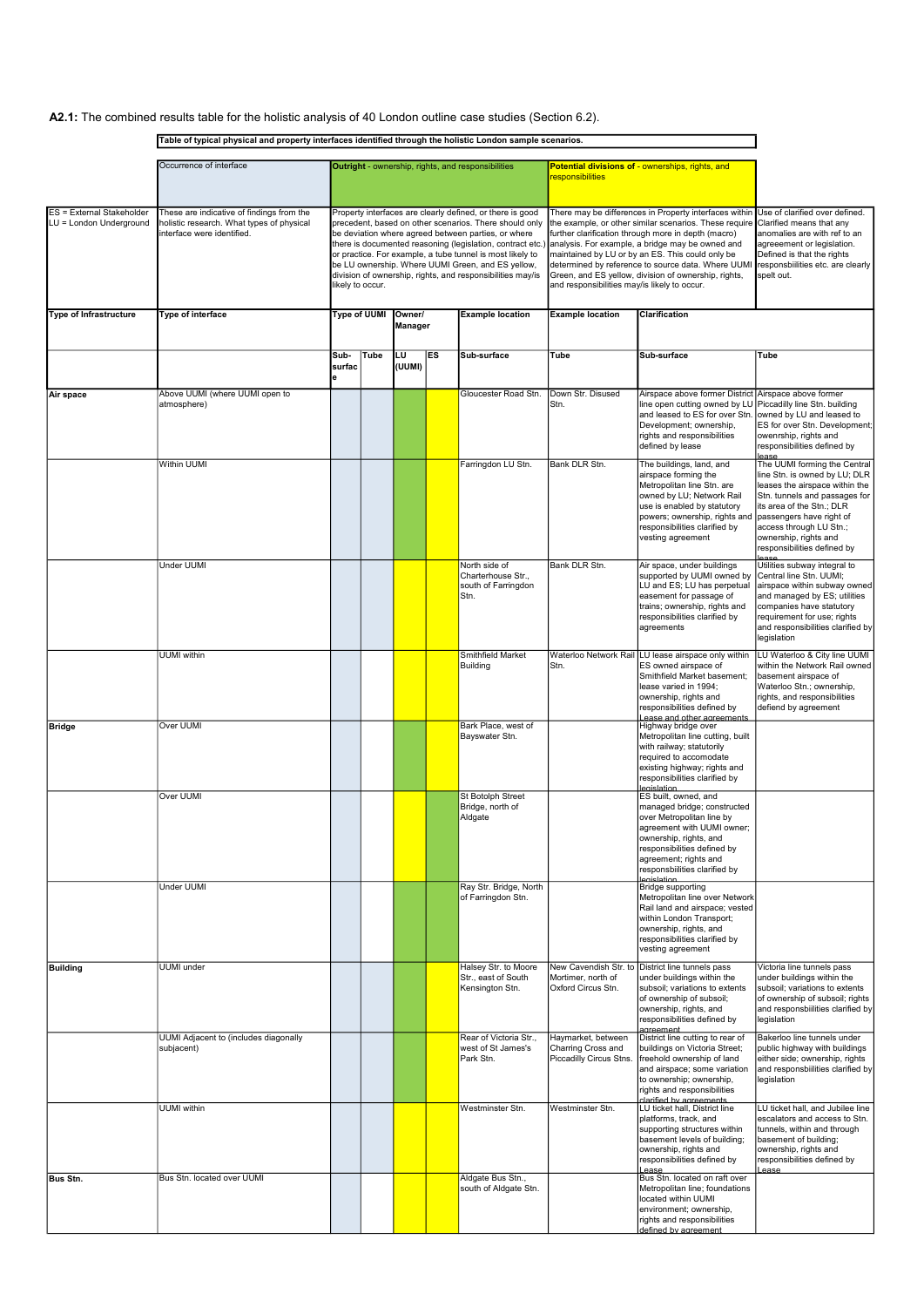| <b>Covenants</b>                                           | Legal restrictions or requirements imposed                                            |  |  | Porchester Terrace,                                                                  | <b>Brompton Road</b>                                                                             | Requirements for external                                                                                                                                                                                                                                                                                                    | Requirements for external                                                                                                                                                                                                                                               |
|------------------------------------------------------------|---------------------------------------------------------------------------------------|--|--|--------------------------------------------------------------------------------------|--------------------------------------------------------------------------------------------------|------------------------------------------------------------------------------------------------------------------------------------------------------------------------------------------------------------------------------------------------------------------------------------------------------------------------------|-------------------------------------------------------------------------------------------------------------------------------------------------------------------------------------------------------------------------------------------------------------------------|
|                                                            | on land, buildings, airspace                                                          |  |  | east of Bayswater Stn. disused Stn.                                                  |                                                                                                  | stakeholder to gain<br>permission for works from<br>UUMI owner; rights and<br>responsibilities defined by<br>agreements                                                                                                                                                                                                      | stakeholder to gain<br>permission for works from<br>UUMI owner; rights and<br>responsibilities defined by<br>agreements                                                                                                                                                 |
| Easement                                                   | Right for the presence of UUMI within the<br>land of an ES                            |  |  | North side of<br>Charterhouse Str.                                                   | East of South<br>Kensington Stn.                                                                 | LU has perpetual right to use<br>surface of land for operation<br>of Metropolitan line;<br>ownership, rights and<br>responsibilities defined by<br>agreements                                                                                                                                                                | Easements within private land<br>for presence of Piccadilly line<br>tunnels; rights and<br>responsibilities clarified by<br>legislation                                                                                                                                 |
| Freehold                                                   | Freehold ownership of buildings land and<br>airspace forming UUMI and its environment |  |  | St James's Park, Stn.<br>to east of Palace<br>street (west of stn.)                  | Kings Cross St<br>Pancras (Northern,<br>Piccadilly, Victoria),<br>Network Rail Stn.<br>forecourt | LU owns the land and<br>airspace above District line<br>UUMI in former cutting and<br>tunnel; from west side of vent.<br>east of Palace Str. ownership<br>of land is ES with UUMI LU;<br>ownership, rights and<br>responsibilities defined by<br>agreements                                                                  | LU owns land, UUMI, and<br>airspace at ground level and<br>below ground at various<br>depths and locations; Network<br>Rail owns surrounding land<br>and subsoil; ownership, rights,<br>and resposnbiilities clarified by<br>vesting agreements and other<br>agreements |
| Girders                                                    | UUMI supporting highway above                                                         |  |  | Palmer Str., west of St Oxford Circus Stn.<br>James's Park Stn.                      |                                                                                                  | <b>Girders forming District line</b><br>UUMI supports highway<br>above; highway authority and<br>LU rights and responsbiilities<br>clarified by legislation                                                                                                                                                                  | Girdering forming Central and<br>Victoria line ticket hall roof<br>supports highway above;<br>highway authority and LU<br>rights and responsbiilities<br>clarified by legislation                                                                                       |
|                                                            | UUMI supporting building above                                                        |  |  | Terminal House,<br><b>Buckingham Palace</b><br>Road, west of Victoria<br>Stn.        | Westminster Stn.                                                                                 | Girdering and foundations<br>supporting building over<br>District line; ownership, rights<br>and responsibilities defined by ownership, rights and<br>agreements                                                                                                                                                             | Structures supporting building<br>over, located within Stn. 'box'<br>of District and Jubilee lines;<br>responsibilities defined by<br>Lease                                                                                                                             |
| ∣Leased                                                    | Buildings/land/airspace owned by LU but<br>leased to an ES                            |  |  | Barbican, between<br>Moorgate and<br>Barbican Stns.                                  | Elephant & Castle Stn.                                                                           | Airspace over realigned<br>Metropolitan line UUMI leased<br>to ES for over railway<br>development; realignemnt<br>rights and responsbiilities<br>clarified by legislation;<br>ownership, rights and<br>responsibilities defined by<br><b>PARAL</b>                                                                           | Air space over Bakerloo line<br>vent shaft leased to ES for<br>over sailing development;<br>ownership, rights and<br>responsibilities defined by<br>Lease                                                                                                               |
|                                                            | Buildings/land/airspace owned by ES but<br>leased to LU                               |  |  | Westminster Stn.                                                                     | Westminster Stn.                                                                                 | LU leases the airspace within<br>the building basement for its<br>District and Jubilee line ticket<br>hall, and District line platforms<br>(within basement); LU owns<br>UUMI; ownership, rights and<br>responsibilities defined by<br>Leases                                                                                | LU leases the airspace within<br>the building basement for its<br>District and Jubilee line ticket<br>hall and access to tube<br>(located under public<br>highway); LU owns<br>UUMI;ownership, rights and<br>responsibilities defined by<br><b>PARAL</b>                |
| <b>Pipe Crossing</b>                                       | Pipe Crossing over UUMI                                                               |  |  | Sloane Square Stn.                                                                   | Notting Hill Gate Stn.                                                                           | Piped river passing over<br>District line Stn.;<br>accommodated under<br>statutory requirements; rights<br>legislation                                                                                                                                                                                                       | Water mains passing over<br>Central line Stn. ticket hall;<br>accommodated under<br>statutory requirements; rights<br>and responsbiilities clarified by and responsbiilities clarified by<br>legislation                                                                |
|                                                            | Pipe Crossing under UUMI                                                              |  |  | Baker Str. to Edgware<br>Road Stn.                                                   |                                                                                                  | Pipe for drainage located<br>under Metropolitan line track;<br>accommodated under<br>statutory requirements; rights<br>and responsbiilities clarified by<br>legislation                                                                                                                                                      |                                                                                                                                                                                                                                                                         |
|                                                            | Pipe Crossing penetrating UUMI (Tunnel<br>Crown)                                      |  |  | West of Baker Str.                                                                   |                                                                                                  | Sewer passing through<br>Metropolitan line tunnel crown;<br>accommodated under<br>statutory requirements; rights<br>and responsbiilities clarified by<br>egislation                                                                                                                                                          |                                                                                                                                                                                                                                                                         |
| <b>Retaining walls</b>                                     | Enabling LU cutting                                                                   |  |  | Edgware Road Stn.                                                                    |                                                                                                  | Retaining wall - LU statutory<br>responsibility to support<br>surrounding land; potential<br>variations to depth of subsoil<br>ownership; ownership, rights<br>and responsibilities defined by<br>agreements; clarified by<br>legislation                                                                                    |                                                                                                                                                                                                                                                                         |
|                                                            | Under land of ES                                                                      |  |  | South of Notting Hill<br>Gate Stn.                                                   |                                                                                                  | Retaining wall for Circle line -<br>LU statutory responsibility to<br>support surrounding land;<br>potential variations to depth of<br>subsoil ownership; ownership,<br>rights and responsibilities<br>defined by agreements;<br>clarified by legislation                                                                    |                                                                                                                                                                                                                                                                         |
|                                                            | Enabling other railway infrastructure<br>Private pedestrian subway over UUMI          |  |  | Rear Granville Str.,<br>between Kings Cross<br>and Farringdon<br>Nurse Maids Subway, |                                                                                                  | To enable presence of vent<br>shaft for Network Rail<br>Thameslink Route; re-vested<br>from London Transport<br>(predecessor LU) to British<br>Rail (predecessor Network<br>Rail); clarified by legislation;<br>ownership, rights, and<br>responsibilities clarified by<br>vesting agreement<br>Private subway from Crescent |                                                                                                                                                                                                                                                                         |
| Subway<br>(includes<br>public pedestrian and<br>utilities) |                                                                                       |  |  | Crescent Gardens,<br>west of Great Portland<br>Str. Stn.                             |                                                                                                  | Gardens to Regents Park;<br>passes through Metropolitan<br>line tunnel crown;<br>accommodated under<br>statutory requirements; rights<br>and responsbiilities clarified by<br><b>legislation</b>                                                                                                                             |                                                                                                                                                                                                                                                                         |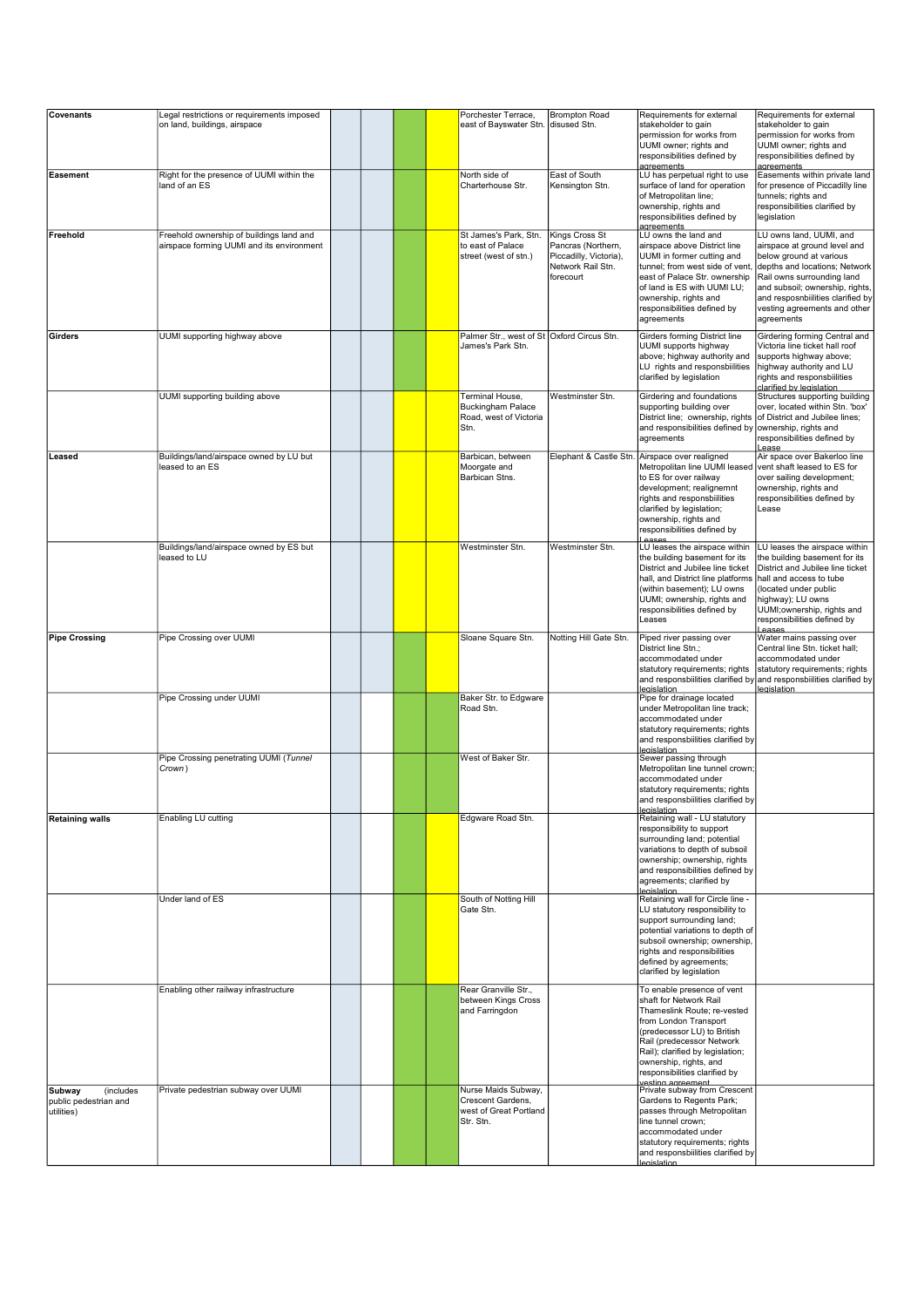|                  |                                                    |  |  | <b>Exhibition Road</b>                                                             |                                                |                                                                                                                                                                                                                                                                                                               |                                                                                                                                                                                                                              |
|------------------|----------------------------------------------------|--|--|------------------------------------------------------------------------------------|------------------------------------------------|---------------------------------------------------------------------------------------------------------------------------------------------------------------------------------------------------------------------------------------------------------------------------------------------------------------|------------------------------------------------------------------------------------------------------------------------------------------------------------------------------------------------------------------------------|
|                  | LU owned pedestrian subway under public<br>highway |  |  | Subway. South<br>Kensington Stn.                                                   |                                                | Owned and maintained by LU<br>with private entrances at<br>museums; connecting to<br>District line station;<br>accommodated under<br>statutory requirements; rights<br>and responsbiilities clarified by<br>legislation; ownership, rights,<br>and responsibilities clarified by<br>agreement                 |                                                                                                                                                                                                                              |
|                  | Public subway within UUMI                          |  |  |                                                                                    | Piccadilly Circus stn.                         |                                                                                                                                                                                                                                                                                                               | LU owned and maintained<br>public subway within Piccadilly<br>line ticket hall; outside paid<br>larea: accommodated under<br>statutory requirements;<br>ownership, rights, and<br>responsibilities clarified by<br>agreement |
|                  | Public subway connecting to UUMI                   |  |  | Monument Stn.                                                                      | <b>Charring Cross</b><br>(Bakerloo)            | Local authority subways<br>connecting both sides of<br>Cannon Str. to Stn.;<br>ownership, rights, and<br>responsibilities clarified by<br>agreement                                                                                                                                                           | Local authority subways under<br>junction of Whitehall and<br>Trafalgar Square connecting<br>to stn.; ownership, rights, and<br>responsibilities clarified by<br>agreement                                                   |
|                  | Utilities subway                                   |  |  |                                                                                    | Bank Stn.                                      |                                                                                                                                                                                                                                                                                                               | Utilities subway integral to<br><b>UUMI</b> forming Central line<br>ticket hall and subways;<br>ownership and responsibilities<br>defined by statutory powers                                                                |
| Stn. entrance    | Within purpose built building                      |  |  | Bayswater                                                                          | Leicester Square                               | Stn. building erected for<br>Metropolitan line, containing<br>stairs to platform level                                                                                                                                                                                                                        | Multiple Stn. buildings erected<br>for entrance to Northern and<br>Piccadilly lines; subsequent re-<br>modelling saw ticket hall<br>located beneath public<br>highway                                                        |
|                  | Within ES building                                 |  |  | Paddington (H&C),<br>within main line Stn                                          | Hippodrome Building,<br>Leicester Square. Stn. | Entrance created for improved Entrance to Northern and<br>passenger flows; within and<br>adjacent to Network Rail<br>building and on Network Rail<br>land; LU has right of access<br>for passenegers; ownership<br>rights, and resposnbiilities<br>clarified by vesting<br>agreements and other<br>agreements | Piccadilly lines ticket hall;<br>created for improved<br>passenger flows and for entry<br>to new under highway ticket<br>hall; ownership, rights, and<br>responsibilities defined by<br>agreement                            |
|                  | Within public highway (pavement)                   |  |  | Bressneden Place.<br>Victoria Stn.                                                 |                                                | Tottenham Court RoadİNew entrance created for<br>Victoria and District lines<br>improved passenger flows<br>and new under highway ticket<br>hall; rights and responsbiilities<br>clarified by legislation                                                                                                     | New entrance created for<br>Northern, Central, and<br>Elizabeth lines improved<br>passenger flows and access<br>to existing under highway<br>ticket hall; rights and<br>responsbiilities clarified by<br><b>legislation</b>  |
| Stn. ticket hall | Within purpose built building                      |  |  | Gloucester Road Stn.                                                               | Russel Square Stn.                             | <b>Shared District and Piccadilly</b><br>line ticket hall within building;<br>formerly two separate ticket<br>halls in separate buildings,<br>one containing lift shafts;<br>ownership, rights, and<br>responsibilities defined by<br>agreement                                                               | Piccadilly line purpose built<br>single storey building; with<br>possibility of over station<br>development; contains lifts;<br>ownership, rights, and<br>responsibilities defined by<br>agreement                           |
|                  | Under highway                                      |  |  | Notting Hill Gate Stn.                                                             | <b>Charring Cross</b><br>(Bakerloo)            | Shared ticket hall for District<br>and Central lines; formerly two highway jct. of Whitehall and<br>separate ticket halls in<br>separate buildings; supports<br>highway above; highway<br>authority and LU rights and<br>responsbiilities clarified by<br><b>legislation</b>                                  | Bakerloo line ticket hall under<br><b>Trafalgar Square connecting</b><br>to Stn.; supports highway<br>above; highway authority and<br>LU rights and responsbiilities<br>clarified by legislation                             |
|                  | Within land of ES                                  |  |  | Kings Cross St.<br>Pancras (Metropolitan   Pancras (Northern,<br>Stn.)             | Kings Cross St<br>Piccadilly, Victoria)        | Metropolitan line ticket hall<br>within Network Rail land and<br>buildings; ownership, rights,<br>and resposnbiilities clarified by clarified by vesting<br>vesting agreements and other<br>agreements                                                                                                        | <b>Ticket hall within Network Rail</b><br>land and buildings; ownership,<br>rights, and resposnbiilities<br>agreements and other<br>agreements                                                                               |
|                  | Within building of ES                              |  |  | Cannon Str. Stn.                                                                   | Marylebone                                     | District line ticket hall within<br>Network Rail land and<br>buildings; ownership, rights,<br>vesting agreements and other<br>agreements                                                                                                                                                                      | Bakerloo line ticket hall within<br>Network Rail land and<br>buildings; ownership, rights,<br>$ $ and resposnbiilities clarified by $ $ and resposnbiilities clarified by $ $<br>vesting agreements and other<br>agreements  |
| <b>Shafts</b>    | Ventilation shaft within LU building               |  |  |                                                                                    | Palace Street, north of<br>Victoria Stn.       |                                                                                                                                                                                                                                                                                                               | Victoria line vent shaft<br>contained within LU<br>operational multi-storey<br>building; clarification of<br>connecting UUMI required;<br>ownership, rights, and<br>responsibilities defined by<br>agreement                 |
|                  | Ventilation shaft within ES building               |  |  |                                                                                    | Building west of<br>Marylebone Stn.            |                                                                                                                                                                                                                                                                                                               | Bakerloo line vent shaft<br>located within ES building;<br>building owned by LU but<br>leased to ES for 250 years;<br>ownership, rights, and<br>responsibilities defined by<br>agreement                                     |
|                  | Ventilation shaft above UUMI                       |  |  | Off Palace Street, east Elephant & Castle<br>side, west of St<br>James's Park Stn. | <b>Shopping Centre</b>                         | District line vent shaft located<br>over former cutting now<br>girdered; ownership, rights,<br>and responsibilities defined by over sails vent shaft;<br>agreement                                                                                                                                            | Bakerloo line vent shaft<br>located within subsoil, venting<br>to surface; shopping centre<br>ownership, rights, and<br>responsibilities defined by<br>agreement                                                             |
|                  | Escalator shaft within highway                     |  |  |                                                                                    | Piccadilly Circus Stn.                         |                                                                                                                                                                                                                                                                                                               | Multiple escaltor shafts within<br>under highway UUMI forming<br>Piccadilly Circus Stn.; rights<br>and responsibilities clarified by<br>legislation                                                                          |